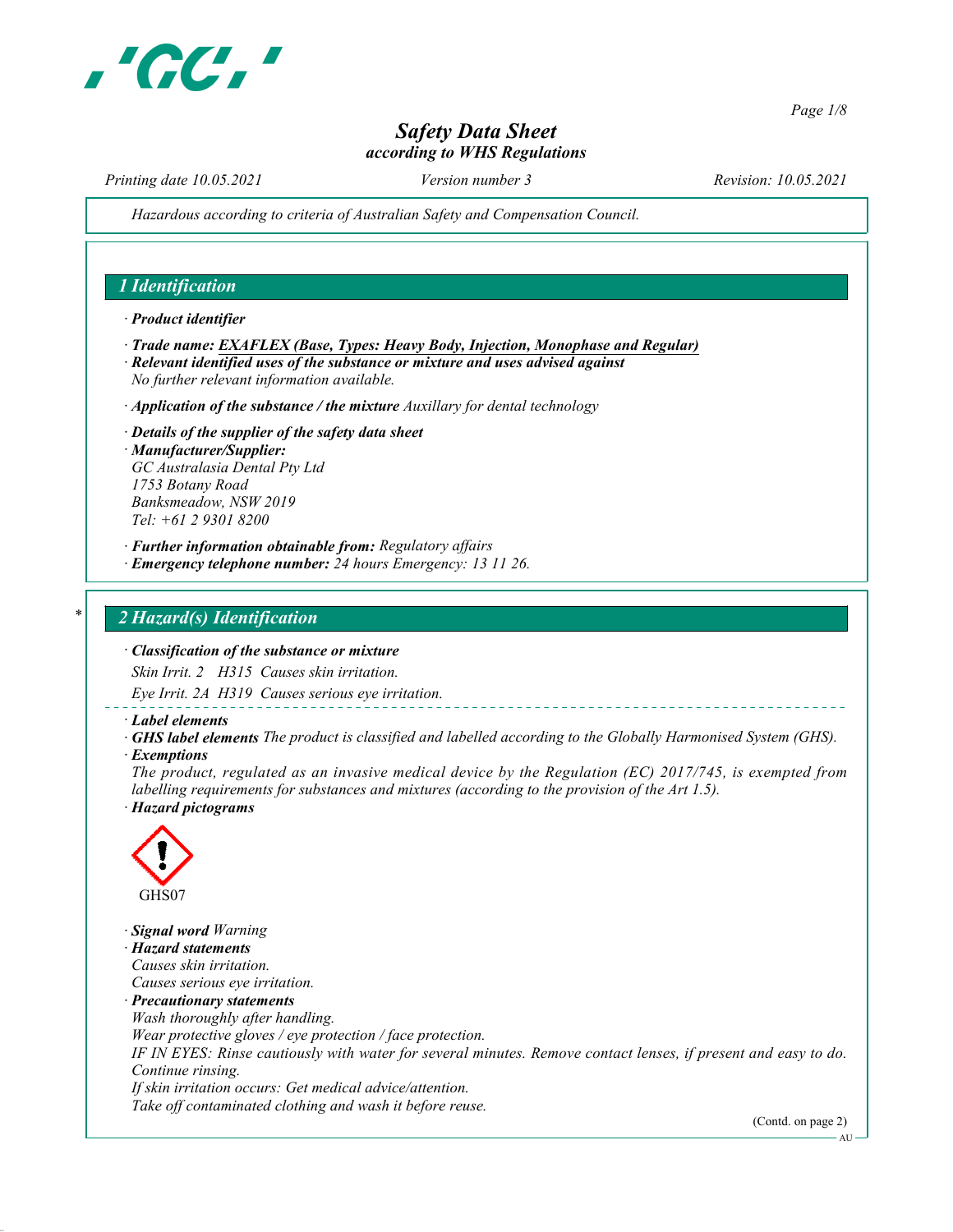Printing date 10.05.2021 Version number 3 Revision: 10.05.2021

# Trade name: EXAFLEX (Base, Types: Heavy Body, Injection, Monophase and Regular)

(Contd. of page 1)

If eye irritation persists: Get medical advice/attention.

· Other hazards

· Results of PBT and vPvB assessment

- · PBT: Not applicable.
- · vPvB: Not applicable.

# 3 Composition and Information on Ingredients

#### · Chemical characterisation: Mixtures

· Description:

Only substances required to be mentioned according to Annex II of regulation 1907/2006 are listed. Information on the other substances that may be present can be obtained upon request.

| · Dangerous components:                                                                     |                                                           |              |  |  |
|---------------------------------------------------------------------------------------------|-----------------------------------------------------------|--------------|--|--|
|                                                                                             | $112926-00-8$ silicon dioxide, amorphous                  | $25 - 50\%$  |  |  |
|                                                                                             | $\sqrt{9016-45-9}$ Nonylphenol, ethoxylated               | $5 - 5/10\%$ |  |  |
|                                                                                             | Skin Irrit. 2, H315; Eye Irrit. 2A, H319                  |              |  |  |
|                                                                                             | 68037-59-2 Methylhydrogen dimethylpolysiloxane            | $2.5 - 5\%$  |  |  |
|                                                                                             | Skin Irrit. 2, H315; Eye Irrit. 2A, H319; STOT SE 3, H335 |              |  |  |
| · Additional information: For the wording of the listed hazard phrases refer to section 16. |                                                           |              |  |  |

# 4 First Aid Measures

- · Description of first aid measures
- · General information:

Immediately remove any clothing soiled by the product.

- If symptoms persist consult doctor.
- · After inhalation:

Supply fresh air. If required, provide artificial respiration. Keep patient warm. Consult doctor if symptoms persist. Take affected persons into fresh air and keep quiet.

· After skin contact:

Immediately wash with water and soap and rinse thoroughly.

If skin irritation continues, consult a doctor.

· After eye contact:

Protect unharmed eye.

Rinse opened eye for several minutes under running water. Then consult a doctor.

· After swallowing:

Rinse out mouth and then drink plenty of water.

If symptoms persist consult doctor.

· Information for doctor:

· Most important symptoms and effects, both acute and delayed No further relevant information available.

· Indication of any immediate medical attention and special treatment needed

No further relevant information available.

# 5 Fire Fighting Measures

· Extinguishing media

· Suitable extinguishing agents:

CO2, powder or water spray. Fight larger fires with water spray or alcohol resistant foam.

(Contd. on page 3)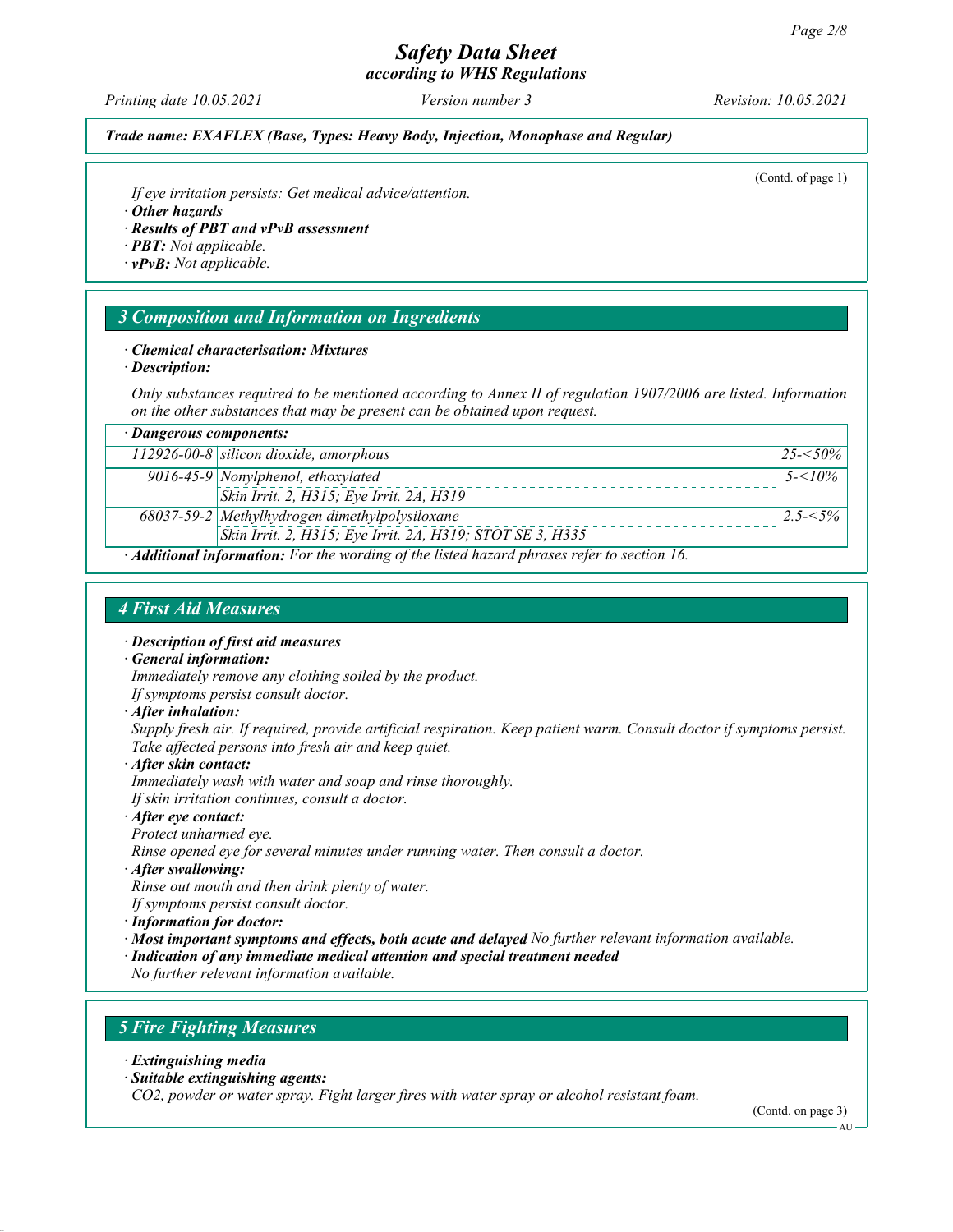# Safety Data Sheet

according to WHS Regulations

Printing date 10.05.2021 Version number 3 Revision: 10.05.2021

#### Trade name: EXAFLEX (Base, Types: Heavy Body, Injection, Monophase and Regular)

(Contd. of page 2)

Use fire extinguishing methods suitable to surrounding conditions.

· For safety reasons unsuitable extinguishing agents: Water with full jet

· Special hazards arising from the substance or mixture Formation of toxic gases is possible during heating or in case of fire. No further relevant information available.

· Advice for firefighters

- · Protective equipment: Wear self-contained respiratory protective device.
- · Additional information Dispose of fire debris and contaminated fire fighting water in accordance with official regulations.

# 6 Accidental Release Measures

· Personal precautions, protective equipment and emergency procedures Remove persons from danger area. Avoid contact with the eyes and skin. Wear protective clothing. · Environmental precautions: Do not allow product to reach sewage system or any water course.

Inform respective authorities in case of seepage into water course or sewage system. Do not allow to penetrate the ground/soil.

In case of seepage into the ground inform responsible authorities.

- · Methods and material for containment and cleaning up: Absorb liquid components with liquid-binding material. Dispose of the material collected according to regulations.
- · Reference to other sections See Section 7 for information on safe handling. See Section 8 for information on personal protection equipment.

See Section 13 for disposal information.

# 7 Handling and Storage

· Handling:

- · Precautions for safe handling Avoid contact with the eyes and skin.
- · Information about fire and explosion protection: No special measures required.
- · Conditions for safe storage, including any incompatibilities
- · Storage:
- · Requirements to be met by storerooms and receptacles: Store only in unopened original receptacles.
- · Information about storage in one common storage facility: Store away from foodstuffs.
- · Further information about storage conditions: None.
- · Specific end use(s) No further relevant information available.

### 8 Exposure controls and personal protection

· Additional information about design of technical facilities: No further data; see item 7.

· Control parameters

· Ingredients with limit values that require monitoring at the workplace:

112926-00-8 silicon dioxide, amorphous

 $WES|Long-term value: 10 mg/m<sup>3</sup>$ 

(Contd. on page 4)

**AU**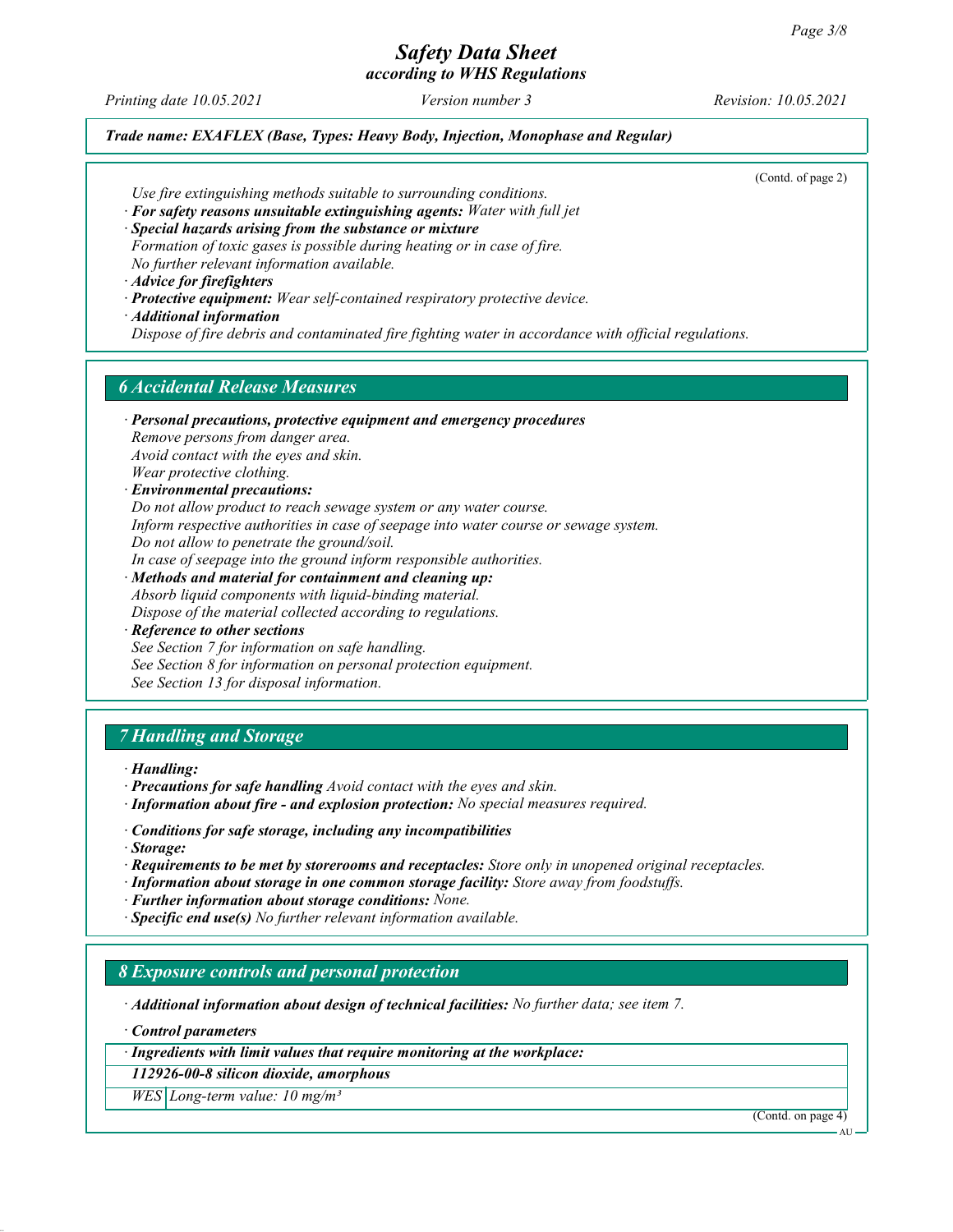Printing date 10.05.2021 Version number 3 Revision: 10.05.2021

# Trade name: EXAFLEX (Base, Types: Heavy Body, Injection, Monophase and Regular)

(Contd. of page 3) · Additional information: The lists valid during the making were used as basis. · Exposure controls · Personal protective equipment: · General protective and hygienic measures: The usual precautionary measures are to be adhered to when handling chemicals. Avoid contact with the eyes and skin. Wash hands before breaks and at the end of work. Immediately remove all soiled and contaminated clothing · Respiratory protection: Suitable respiratory protective device recommended. · Protection of hands: Protective gloves · Material of gloves The selection of the suitable gloves does not only depend on the material, but also on further marks of quality and varies from manufacturer to manufacturer. As the product is a preparation of several substances, the resistance of the glove material can not be calculated in advance and has therefore to be checked prior to the application. · Penetration time of glove material The exact break through time has to be found out by the manufacturer of the protective gloves and has to be observed. Eye protection: Tightly sealed goggles **9 Physical and Chemical Properties** 

| 9 Physical and Unemical Properties                                                                                     |                                    |  |  |  |
|------------------------------------------------------------------------------------------------------------------------|------------------------------------|--|--|--|
| · Information on basic physical and chemical properties<br><b>General Information</b>                                  |                                    |  |  |  |
| $\cdot$ Appearance:                                                                                                    |                                    |  |  |  |
| Form:                                                                                                                  | Pasty                              |  |  |  |
| Colour:                                                                                                                | According to product specification |  |  |  |
| $\cdot$ Odour:                                                                                                         | <i><b>Odourless</b></i>            |  |  |  |
| • Odour threshold:                                                                                                     | Not determined.                    |  |  |  |
| $\cdot$ pH-value:                                                                                                      | Not determined.                    |  |  |  |
| $\cdot$ Change in condition<br>Melting point/freezing point:<br>Initial boiling point and boiling range: Undetermined. | Undetermined.                      |  |  |  |
| · Flash point:                                                                                                         | Not applicable.                    |  |  |  |
| · Flammability (solid, gas):                                                                                           | Not applicable.                    |  |  |  |
| · Ignition temperature:                                                                                                | Undetermined.                      |  |  |  |
| · Decomposition temperature:                                                                                           | Not determined.                    |  |  |  |
| $\cdot$ Auto-ignition temperature:                                                                                     | Product is not selfigniting.       |  |  |  |
|                                                                                                                        | (Contd. on page 5)                 |  |  |  |

AU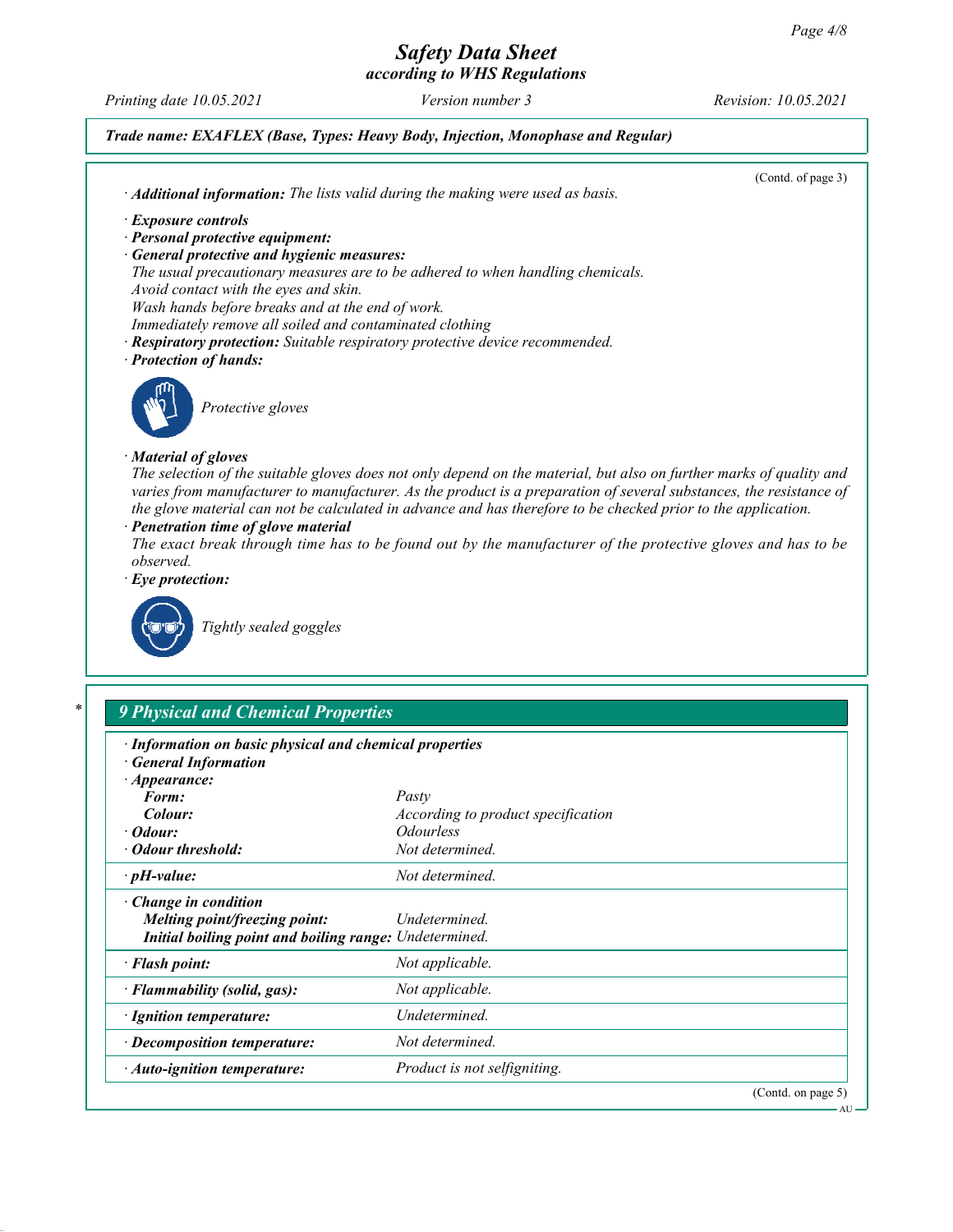Printing date 10.05.2021 Version number 3 Revision: 10.05.2021

#### Trade name: EXAFLEX (Base, Types: Heavy Body, Injection, Monophase and Regular)

|                                           | (Contd. of page 4)                            |
|-------------------------------------------|-----------------------------------------------|
| $\cdot$ Explosive properties:             | Product does not present an explosion hazard. |
| · Explosion limits:                       |                                               |
| Lower:                                    | Not determined                                |
| <b>Upper:</b>                             | Not determined.                               |
| · Vapour pressure:                        | Not determined.                               |
| $\cdot$ Density:                          | Not determined.                               |
|                                           | 2,56 $g/cm^{3}$                               |
|                                           | 1,18g/ml                                      |
| $\cdot$ Relative density                  | Not determined.                               |
| · Vapour density                          | Not determined.                               |
| $\cdot$ Evaporation rate                  | Not determined.                               |
| $\cdot$ Solubility in / Miscibility with  |                                               |
| water:                                    | <i>Insoluble.</i>                             |
| · Partition coefficient: n-octanol/water: | Not determined.                               |
| · Viscosity:                              |                                               |
| Dynamic:                                  | Not determined                                |
| Kinematic:                                | Not determined.                               |
| · Solvent content:                        |                                               |
| $VOC$ (EC)                                | 0.0 g/l                                       |
| $\cdot$ Other information                 | No further relevant information available.    |

# 10 Stability and Reactivity

· Reactivity No further relevant information available.

- · Chemical stability
- · Thermal decomposition / conditions to be avoided: No decomposition if used according to specifications.
- · Possibility of hazardous reactions No dangerous reactions known.
- · Conditions to avoid No further relevant information available.
- · Incompatible materials: No further relevant information available.
- · Hazardous decomposition products: No dangerous decomposition products known.

# 11 Toxicological Information

- · Information on toxicological effects
- · Acute toxicity
- · LD/LC50 values relevant for classification: No further relevant information available.
- · Primary irritant effect:
- · Skin corrosion/irritation Irritant to skin and mucous membranes.
- · Serious eye damage/irritation Irritating effect.
- · Respiratory or skin sensitisation No sensitising effects known.
- · Additional toxicological information: The product shows the following dangers according to the calculation method of the General EU Classification Guidelines for Preparations as issued in the latest version: Irritant
- · Repeated dose toxicity No further relevant information available.

(Contd. on page 6)

**AU**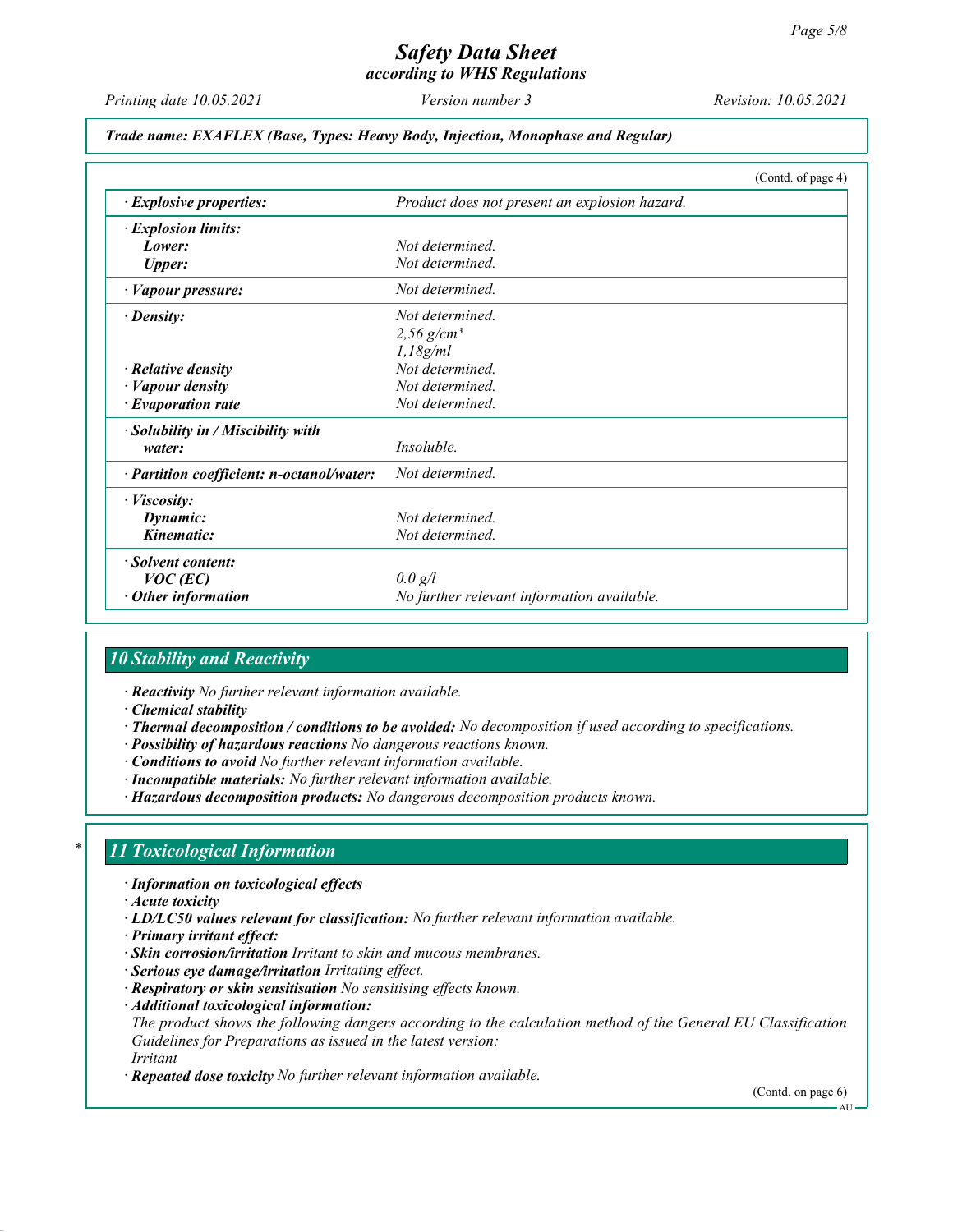# Safety Data Sheet

according to WHS Regulations

Printing date 10.05.2021 Version number 3 Revision: 10.05.2021

(Contd. of page 5)

AU

Trade name: EXAFLEX (Base, Types: Heavy Body, Injection, Monophase and Regular)

· CMR effects (carcinogenity, mutagenicity and toxicity for reproduction)

No further relevant information available.

# 12 Ecological Information

#### · Toxicity

- · Aquatic toxicity: No further relevant information available.
- · Persistence and degradability No further relevant information available.
- · Behaviour in environmental systems:
- · Bioaccumulative potential No further relevant information available.
- $\cdot$  Mobility in soil No further relevant information available.
- · Additional ecological information:
- · General notes:

Water hazard class 3 (German Regulation) (Self-assessment): extremely hazardous for water Do not allow product to reach ground water, water course or sewage system, even in small quantities. Danger to drinking water if even extremely small quantities leak into the ground.

- · Results of PBT and vPvB assessment
- · PBT: Not applicable.
- $\cdot$  vPvB: Not applicable.
- $\cdot$  Other adverse effects No further relevant information available.

# 13 Disposal considerations

- · Waste treatment methods
- · Recommendation

Must not be disposed together with household garbage. Do not allow product to reach sewage system.

· Uncleaned packaging:

· Recommendation: Disposal must be made according to official regulations.

# 14 Transport information

| $\cdot$ UN-Number<br>ADG, ADN, IMDG, IATA           | not regulated   |                    |  |  |
|-----------------------------------------------------|-----------------|--------------------|--|--|
|                                                     |                 |                    |  |  |
| $\cdot$ UN proper shipping name                     |                 |                    |  |  |
| ADG, ADN, IMDG, IATA                                | not regulated   |                    |  |  |
| · Transport hazard class(es)                        |                 |                    |  |  |
| ADG, ADN, IMDG, IATA                                |                 |                    |  |  |
| · Class                                             | not regulated   |                    |  |  |
|                                                     |                 |                    |  |  |
| · Packing group                                     |                 |                    |  |  |
| ADG, IMDG, IATA                                     | not regulated   |                    |  |  |
| · Environmental hazards:                            |                 |                    |  |  |
| $\cdot$ Marine pollutant:                           | No              |                    |  |  |
| · Special precautions for user                      | Not applicable. |                    |  |  |
| · Transport in bulk according to Annex II of Marpol |                 |                    |  |  |
| and the IBC Code                                    | Not applicable. |                    |  |  |
|                                                     |                 | (Contd. on page 7) |  |  |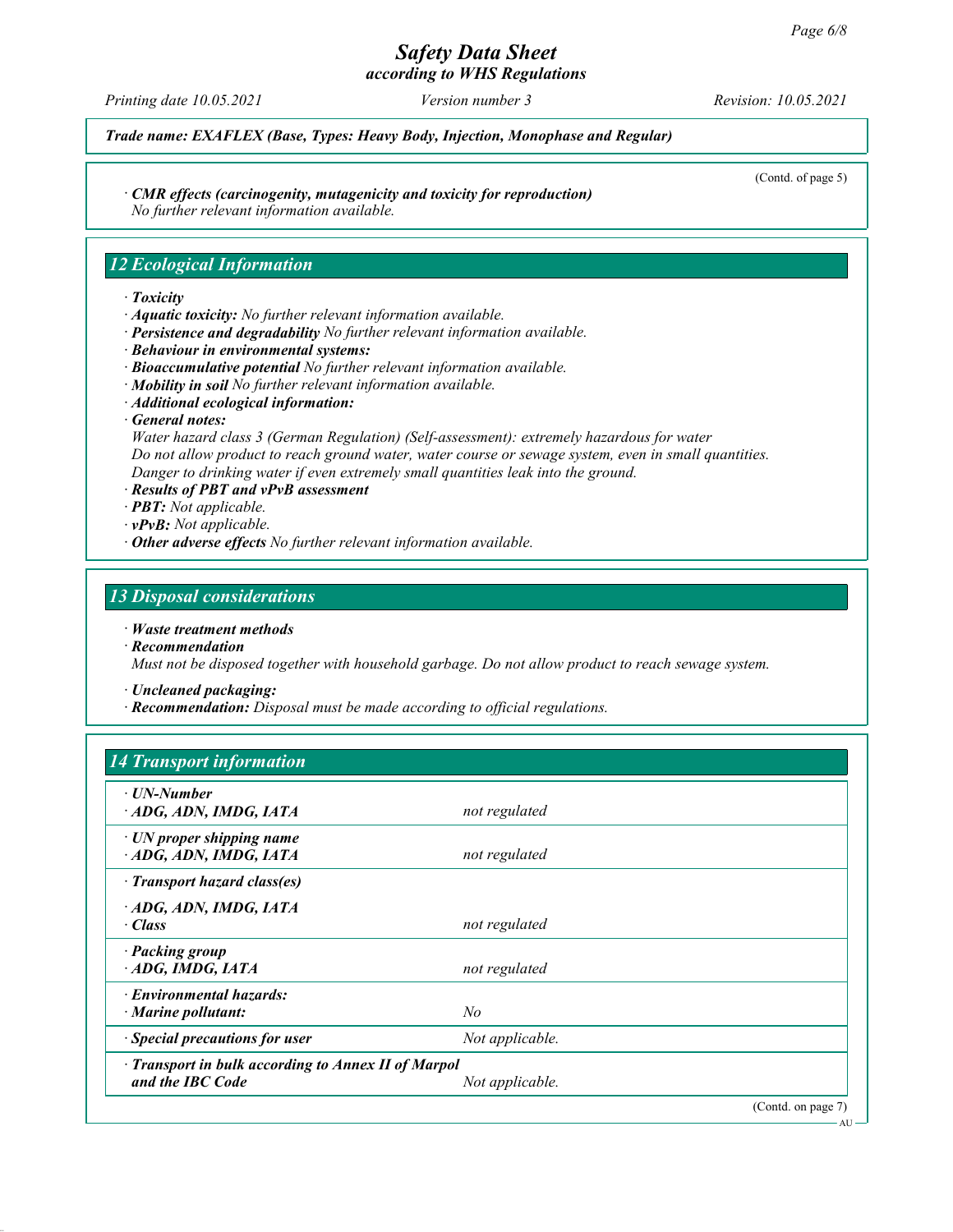# Safety Data Sheet

according to WHS Regulations

Printing date 10.05.2021 Version number 3 Revision: 10.05.2021

Trade name: EXAFLEX (Base, Types: Heavy Body, Injection, Monophase and Regular)

(Contd. of page 6)

· UN "Model Regulation": not regulated

## 15 Regulatory information

· Safety, health and environmental regulations/legislation specific for the substance or mixture

· Australian Inventory of Chemical Substances

68083-19-2 Vinyldimethylpolysiloxane

9016-45-9 Nonylphenol, ethoxylated

68037-59-2 Methylhydrogen dimethylpolysiloxane

#### Standard for the Uniform Scheduling of Medicines and Poisons

None of the ingredients is listed.

· Australia: Priority Existing Chemicals

None of the ingredients is listed.

· GHS label elements The product is classified and labelled according to the Globally Harmonised System (GHS). · Hazard pictograms



· Signal word Warning

· Hazard statements

Causes skin irritation.

Causes serious eye irritation.

· Precautionary statements

Wash thoroughly after handling.

Wear protective gloves / eye protection / face protection.

IF IN EYES: Rinse cautiously with water for several minutes. Remove contact lenses, if present and easy to do. Continue rinsing.

If skin irritation occurs: Get medical advice/attention. Take off contaminated clothing and wash it before reuse. If eye irritation persists: Get medical advice/attention.

· Directive 2012/18/EU

· Named dangerous substances - ANNEX I None of the ingredients is listed.

· Chemical safety assessment: A Chemical Safety Assessment has not been carried out.

# 16 Other information

· Relevant phrases H315 Causes skin irritation. H319 Causes serious eye irritation. H335 May cause respiratory irritation.

· Department issuing SDS: Regulatory affairs

· Contact: msds@gc.dental

(Contd. on page 8)

AU